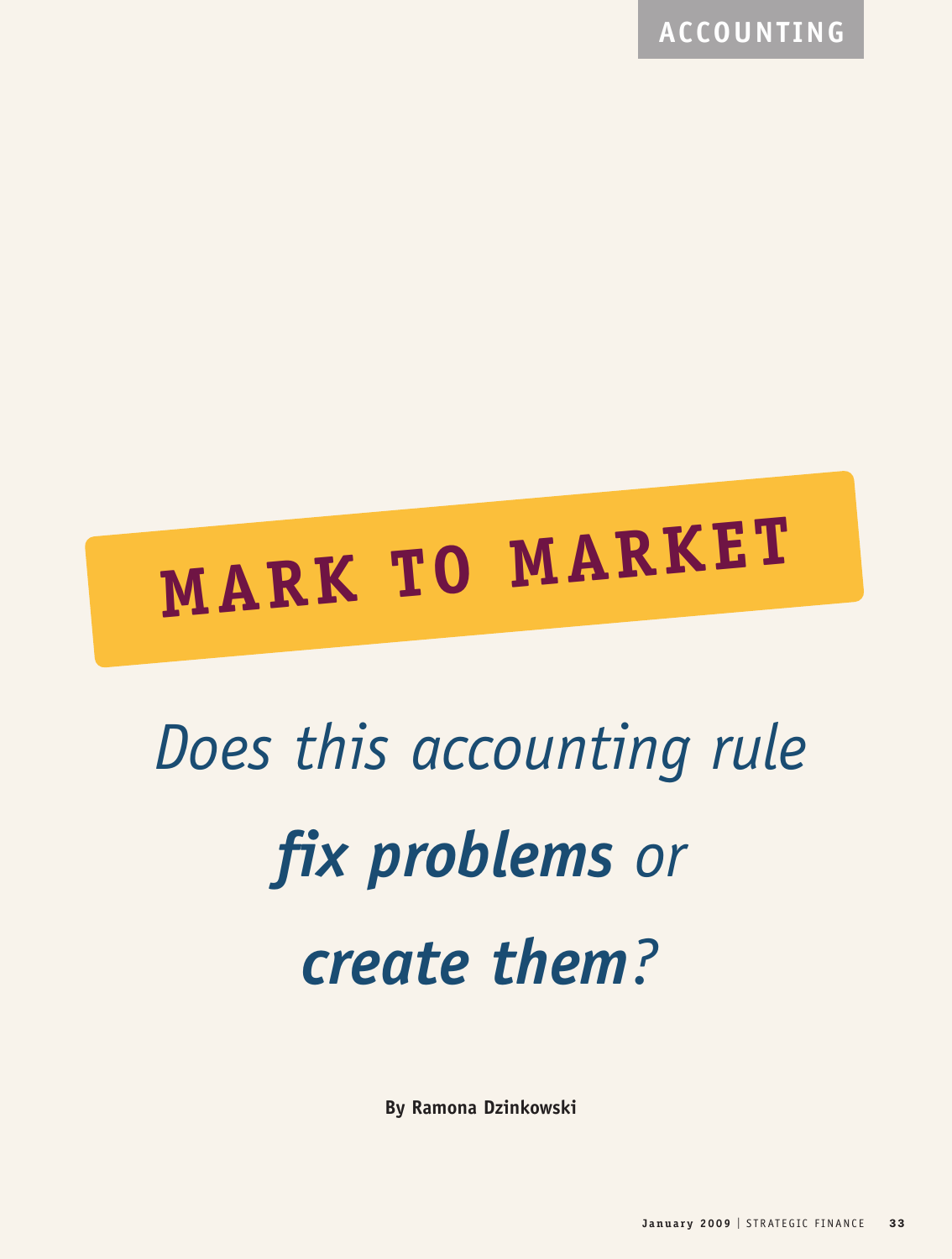# **ACCOUNTING**

ALLO<br>
—<br>
—<br>
—<br>
—<br>
—<br>
—<br>
—<br>
—<br><br><br><br><br><br><br><br><br> he multiple and complex causes behind the current global economic turmoil, and the credit crises more specifically, were perhaps never so clearly and vehemently articulated as at an October 2008 roundtable at the U.S. Securities & Exchange Commission (SEC).

After three hours of debate, the general conclusion around the table was that the buck stopped with everyone. Like the classic whodunit, *Murder on the Orient Express*, the entire cast was to blame: mortgage brokers, the architects of synthetic financial derivatives, rating agencies, regulators, and last, but certainly not least, the accountants. More specifically, it was the required application and audit of Statement of Financial Accounting Standards (SFAS) No. 157, "Fair Value Measurements," the U.S. Generally Accepted Accounting Principles (GAAP) requirement that mandated banks and other investors to estimate the current market value (mark-to-market/fair value accounting) of low-quality mortgage-backed securities and related complex-structured products like collateralized debt obligations (CDOs) and structured investment vehicles (SIVs) at a time when either no markets for those vehicles existed or when they were highly distressed.

The resulting write-downs and decline in capital helped to spawn one liquidity emergency after another plus the failure of some of America's largest financial institutions. Financial market contagion spread quickly around the world. So problematic was mark-to-market accounting to the U.S. and global financial infrastructures that the \$700 billion U.S. bailout plan passed by Congress authorized the SEC (or rather confirmed its authority) to suspend SFAS No. 157 at its discretion, in the public interest.

### **Participants Respond**

Perhaps most critical of the rule was William Isaac, past chairman of the U.S. Federal Deposit Insurance Corporation (FDIC). According to Isaac, mark to market is the primary cause of the worldwide financial crises and "should be withdrawn immediately." He said, "Hundreds of billions of dollars have been lost because of these rules" and pointed to the senselessness of the U.S. Treasury handing out capital while the SEC and the Financial Accounting Standards Board (FASB) are destroying it by means of "paper losses, not real losses." "…And that's why we're in deep trouble in the economy right now," he added. "It's due to the accounting system, and I can't come up with any other explanation." He also questioned the fundamental principles of applying SFAS No. 157 to the financial services sector, suggesting that the rule

doesn't accurately reflect the business model of many financial institutions since it presumes a sale when, in many cases, the assets are intended to be held over time.

Isaac said in commenting on a previous FDIC study into mark to market, "…We rejected going there for three reasons: One, mark-to-market accounting could only be applied to a small portion of the balance sheet, on the asset side. Essentially, marketable securities can be

*The required application and audit of SFAS No. 157 and the resulting write-downs and decline in capital helped to spawn one liquidity emergency after another plus the failure of some of America's largest financial institutions.* 

marked to market; the rest of the assets in the bank are not marked to market, still aren't today, and the liabilities aren't marked to market. And let's say interest rates go up, government bond prices go down on the asset side; if they get marked to market and you don't do anything on the liability side, you've created a very false impression about the bank because the liabilities, the demand accounts, the checking accounts, the savings accounts, the fixed-rate CDs are all going up in value, and you're not taking that into account. And the bank clearly has the ability to fund those assets that have gone down in value because they have liabilities that are increasing in value very significantly. Second, we believe that mark-tomarket accounting would interfere with banks performing their fundamental function, which is to take relatively short-term deposits and convert them into relatively long-term loans to businesses and consumers. So banks, necessarily, must have a mismatch if they're going to do their job. Banking by its very nature is going to create a structural problem, and today's structural problem is not unique. Banks necessarily will have a mismatch between their assets and liabilities. Third, we felt that mark-to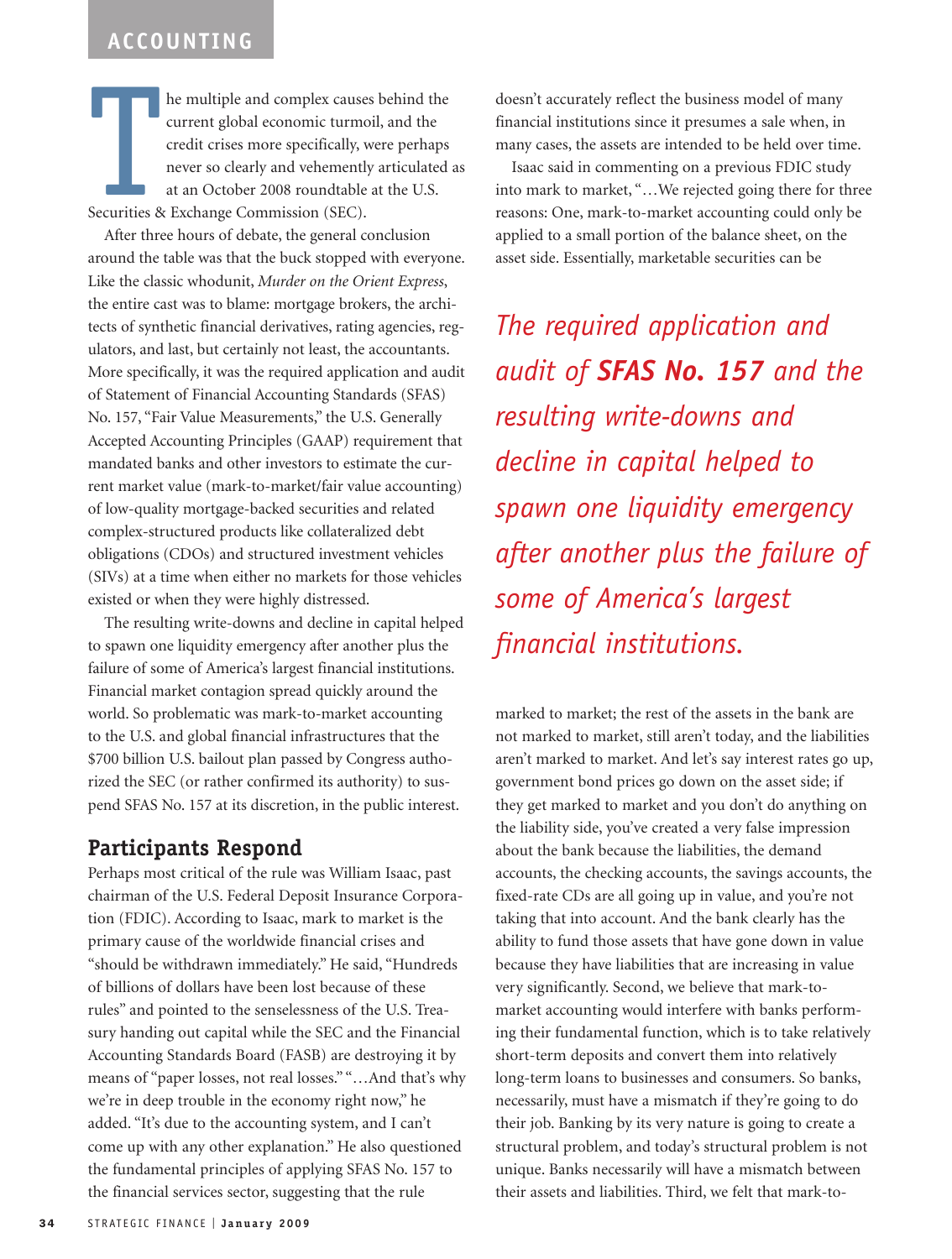market accounting would be pro-cyclical, extremely procyclical, and would make it very difficult for regulators to manage future banking crises."

When it was pointed out that SFAS No. 157 provides for judgment in marking down assets, Isaac credited auditors' liability in the U.S., and the fear of litigation, with the rigid application and audit of 157. He explained: "I believe we've put too much pressure on accountants by subjecting them to huge liabilities when companies fail due to market conditions and faulty business strategies. One important consequence is that the profession has reacted by implementing rigid rules that leave little room for judgment and wisdom. I believe we should consider insulating auditors from liability when they are using reasonable business judgment, and I will tell you that I'm part of the cause of the accounting profession's problems because when I was chairman of the FDIC, I authorized a lot of suits against accountants. I wish I hadn't done it."

### **Risk Is Key**

Others who did support mark-to-market accounting tended to agree that the high personal risk to corporate officers in America may have prohibited the use of broader judgment in applying SFAS No. 157 and accounting standards in general. Ray Ball, Sidney Davidson Professor of Accounting at the Graduate School of Business, University of Chicago, and proponent of fair value accounting, said, "We have to ask why, when faced with unusual circumstances, were they [filers] unwilling to exercise a large amount of judgment?…With a 20-year jail sentence here under Sarbanes-Oxley, it certainly makes you act conservatively."

In his recommendations to the SEC, Richard Murray, managing director and chief claims strategist of SwissRe in New York and Zurich, further underscored the impact of the fear of personal culpability on the willingness of corporate officers to use judgment in applying mark to market, saying, "We wish to encourage that the inhibiting influence of liability be avoided in this condition." Murray also pointed to a lack of direction from the Public Company Accounting Oversight Board (PCAOB) on the subject, commenting that "There is no present guidance available from the PCAOB that would assist auditors in determining what the scope of their legitimate judgment is. We have urged that the PCAOB undertake that…." He also suggested reexamining auditor and officer liability under the current circumstances, saying, "I know the concept of safe harboring is an unpopular phrase in many quarters, but it may be an essential component, at least in

the short term, [that will allow] the guidance to in fact operate in the real world as it was designed to."

## **Is SFAS No. 157 at Fault?**

So to what extent is accounting, i.e., SFAS No. 157, being blamed for the current economic problems in the U.S.? Isaac claims that mark to market is responsible for limiting the banks' lending capacity by "some \$5 trillion."

Final calculations, however, are still in the works. The SEC, directed by the U.S. Emergency Economic Stabilization Act of 2008 that was signed into law during the first week of October, was attempting to determine the impacts by January 2, 2009. More specifically, the study focused on the effects of such accounting standards on a financial institution's balance sheet, the impacts of such accounting on bank failures in 2008, the impacts of such standards on the quality of financial information available to investors, the process used by the FASB in developing accounting standards, the advisability and feasibility of modifications to such standards, and alternative accounting standards to those provided in SFAS No. 157.

Meanwhile, the FASB and the International Accounting Standards Board (IASB) have attempted to stress the importance of the use of judgment in applying fair value accounting. Both released guidance in October 2008 on how to determine fair value when markets are illiquid: FASB Staff Position (FSP) 157-3, "Determining the Fair Value of a Financial Asset When the Market for that Asset Is Not Active," and IASB Staff Summary "Using Judgment to Measure the Fair Market Value of Financial Instruments When Markets Are No Longer Active."

While it's likely to be a myopic assessment of the facts to state that fair value accounting is the primary cause behind global economic woes and market volatility that we see today, it seems fairly safe to say that it was probably as guilty as the rest of the prime suspects in the great economic whodunit of 2008. What then, if anything, is a better accounting option for the U.S. (and perhaps the world) in the current economic and legal climate? Not surprisingly, two camps emerge, one in favor of maintaining fair value accounting, but with certain improvements, and the other eliminating it immediately.

### **The Debate Continues**

Vincent Colman, U.S. assurance managing partner and National Professional Services group leader at PricewaterhouseCoopers, LLP, suggests, in the near term, refining fair value reporting and related disclosures of fair value measurement: "Consider separating, for accounting pur-